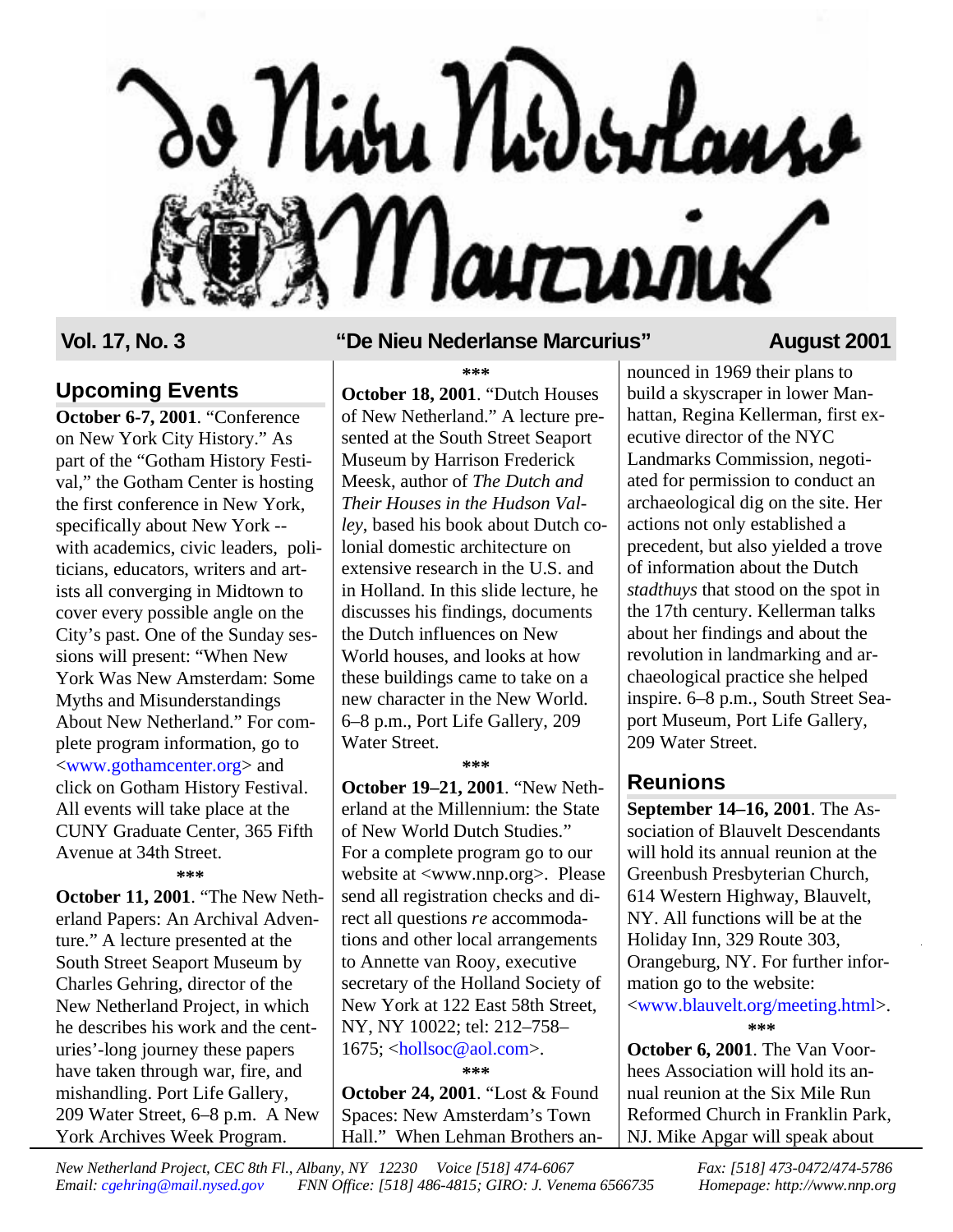## D e N i eu N eder l an s e M ar curius • 2

the Voorhees family and the Civil War. Following lunch Florence Christoph will present a computerized slide show of maps and portraits. In addition there will be genealogical workshops. Contact: David R. Voorhees at 209 Lamb-

#### **FNN News**

Hope Rd., Hopewell, NJ 08525; email: [<voorhees@infi.net>](mailto:vorhees@infi.net). The meeting is open to all. **\*\*\***

**October 20, 2001**. David Ackerman Descendants will hold its 40th reunion at the historical Pompton

Reformed Church, 59 Hamburg Turnpike in Pompton Lakes, NJ. Get-acquainted hour begins at 9:45 a.m. For further information go to the website: [<http://](http://ackerman-1662.rootsweb.com) [ackerman-1662.rootsweb.com/>](http://ackerman-1662.rootsweb.com)

Annual Giving – Donations of private donors, corporations, organizations, foundations and institutions. We wish to recognize and thank all contributors herein listed for their steady and generous support of the New Netherland Project. This acknowledgment reflects donations from July 1st, 2000. Foundations, corporate donors, organizations and institutions appear in italics.

**Sustaining Friend** (up to \$100) Kay C. Ables Kenneth H. Barricklo Cynthia Biasca Pieter Blonk Dr. Pat Bonomi Charles Boylen Richard Brabander Kenneth Bradt MacAlister & Adriana Brown John A. Buckland Marie Carlson George Damiano Marlene Davidson Richard Day John Decker Joep de Koning Linda Delfs Kevin & Lynne Denton Muriel DeVeau Tatem Carol Boyce Dudik Gerald & Shirley Dunn Firth H. Fabend Elizabeth A. Feldhusen James Folts Arthur Fontijn Charles Franklin Bradley Griffin Mr. & Mrs. Alfred A. Hagedorn Coreen P. Hallenbeck Joseph Halpern Lee Haring Robert & Janet Harman Jessica Bradt Honig IBM International Foundation Hubert Jockin Stanley Keasel C. J. M. Kramers Jessica Kross Dr. Karen Ordahl Kupperman Elizabeth Lane Frank Ligtvoet

Laura Lee Linder John Mattson Florence Milano Gusta McMorrow Mia M. Mochizuki Arthur Newkirk Mrs. William Night John & Barbara Ostrander Paul Palen Johannes Postma Katharine Potter David M. Riker Richard & Annemarieke Ryskamp Dr. Robert Schenck Dr. Arthur O. Schilp Jacob Schiltkamp James O. Schuyler William Scutt James F. Sefcik Rev. Louis O. Springsteen Dr. William A. Starna Julie Steitz Nancy Stoving Fenton & Ruth Stuck Muriel E. Tatem L. & J. S. Taytelbaum Mary Van Buren Mariet Van den Munckhof-Vedder Jos van der Linde Dirk VanDerwerker Mary E. van Gorden Esther Van Gordon-Lakes Sylvia & Wallace Van Houten J. Charles Van Rensselaer Anna Vietor Evert Volkerz Manning Voorhees Judith Van Voorhis Howard and Marilyn Vreeland Janet Walker Paul Ward Virginia Ward

Jack Westbrook John F. Wing Theodore P. Wright James Williams

**Burgher** (\$100+) *David Ackerman Descendants* Robert S. Alexander Gerald Auten George M. Belzer William B. Bogardus Andrew Brink Mr. & Mrs. Thomas E. Burke William & Mary Jane Crotty George Damiano Garrett Degraff Donald Derr Jim & Karen Elting *Exxon Mobil Foundation* Dorothy M. Gress Sarah Gronim Mary Herberich Dr. H.J.C. Jacobs Dorothy Koenig John Lansing Alan LaRue Lewis Lottridge Dr. Dennis Maika Harry Macy David Milne McKeown Florence Milano Richard Mooney Mr. & Mrs. John Moore John & Mary Murrin Betty Nuovo *New York Times Foundation* Jim Quackenbush John Stevens Peter G. Ten Eyck Fred Tubbs Earl Van Alstyne Harold Vroman

David Wanzer Joseph & Virginia Ward W. B. Weeks Adriana E. van Zwieten

**Magistrate** (\$500+)

Phoebe Bender Peter and Marilyn Douglas Carol Hageman Ed C. Vandenburgh Nauta Dutilh *Westnet, Inc.*

**Burgomaster** (\$1000+)

*Akzo Nobel, Inc Hubert de Leeuw, Uitgeverij Cascade NV* Elisabeth P. Funk *Alice P. Kenney Memorial Foundation* Jane & Kenneth Moriarty Peter Paulson Rabobank John & Sally van Schaick *Lucius Littauer Foundation*

**Council** (\$3000+)

*The Society of Daughters of Holland Dames*

**Director General** (\$5000+)

Mary Van Orsdol *The Huguenot Society of America The Holland Society of New York The Colonial Lords of Manors in America*

**Benefactor**(\$10,000+)

*Prins Bernhard Foundation of the Netherlands H. L. Funk Consulting* Dr. & Mrs. Andrew Hendricks Dr. William & Erica Steffee

We also wish to express sincere thanks to all of you who contributed valuable time in preparing for the annual dinner and seminar, and supported us with a gift or an in-kind contribution: The Consulate General of the Netherlands; William Buehl, Anneke Bull, William and Mary Jane Crotty, Shirley Dunn, George Damiano, Richard Day, Joep de Koning, Firth Fabend, Arthur Fontijn, Elizabeth Funk, Carol Hageman, Liz Lane, Frank Ligtvoet, Ruth Piwonka, Jacob Schiltkamp, Martha Shattuck, Erica Stupp, Peter Ten Eyck, John van Schaick, Anna Glen Vietor, Harold Vroman, David Wanzer, Johanna Woldring. In-kind donations: Shirley Dunn, Hubert de Leeuw, H.L. Funk Consulting; Jean Gehring, Arthur Heydendael, Don and Wendy Littlefield of *Ommegang Brewery*; *Montana Hills Bakery*; Henny Newhouse, Frederick M. Tibbits & Associates, Greta Wagle. Finally, a very special thank you to all Friends of New Netherland for their annual membership contributions. Your continued support is vital to our mission.

*New Netherland Project, CEC 8th Fl., Albany, NY 12230 Voice [518] 474-6067 Fax: [518] 473-0472/474-5786 Email: [cgehring@mail.nysed.gov](mailto:cgehring@mail.nysed.gov) FNN Office: [518] 486-4815; GIRO: J. Venema 6566735 Homepage: http://www.nnp.org*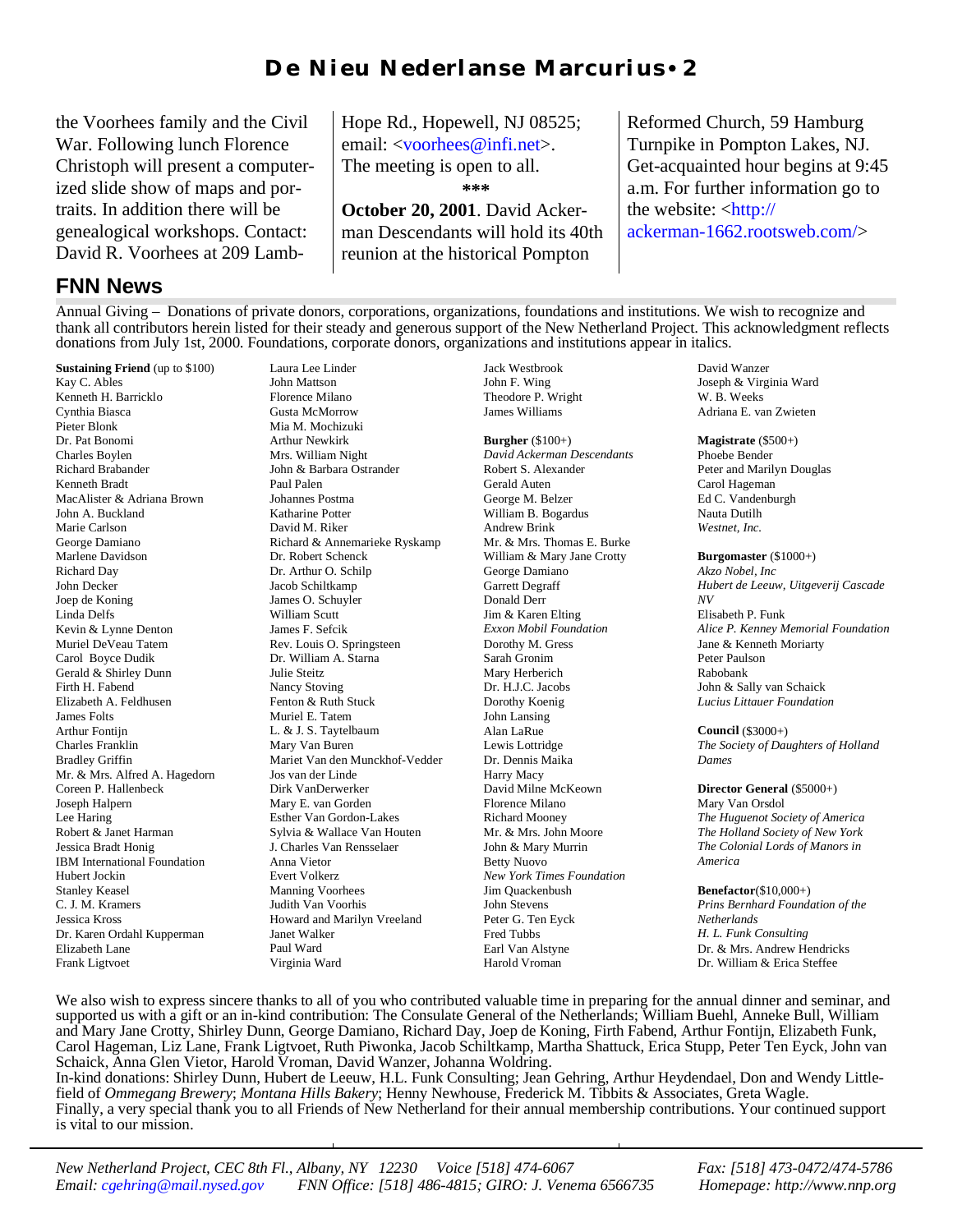# D e N i eu N eder l an s e M ar curius • 3

#### **News**

Congratulations to **Adriana van Zwieten**, 2001 winner of the annual Hendricks Manuscript Award for her dissertation from Temple University entitled: "'A little land...to sow some seeds': Real Property, Custom, and Law in the Community of New Amsterdam." An abstract of her work can be found in the February 2001 issue of the *Marcurius*. Dr. van Zwieten will receive her award at the conference banquet on October 19th. **\*\*\***

Anyone with a book-length manuscript on any aspect of the Dutch colonial experience in North America is encouraged to submit it for the 2002 Hendricks Manuscript Award. The deadline is February 1, 2002. For information, please contact Henny Newhouse at the Friends of New Netherland, Box 2536 Empire State Plaza Station, Albany, NY 12220–0536; tel: 518– 486–4815.

## **Books**

Were you wondering how long it would take for a biography of Charles R. Boxer, author of the *Dutch Seaborne Empire* and the *Dutch in Brazil*, to appear? As he only died in April of 2000 such a work seemed to be years away. Imagine my surprise to open the July 27, 2001 issue of the *Times Literary Supplement* to find a review of Dauril Alden's biography of *Charles R. Boxer, An uncommon life: Soldier, historian,*

*teacher, collector, traveller*; 616pp. Lisbon: Fundaçao Oriente. Paperback, £30. ISBN 972 785 023 5.

#### **\*\*\***

*The Missing Sixth* by Mark Graham involves yet another painting of Vermeer! Or, is it? This novel's complex plot of murder, forgery and political intrigue can be added to the growing list of books about 17th-century painters from the Low Countries.



Lt.-Admiral Michiel Adriaensz de Ruyter Painting by K. Du Jardin in 1669 Scheepvaartmuseum Amsterdam

#### **Websites**

Searching for missing branches in your family tree? The following site offers an alphabetical listing of web pages devoted to families of Dutch descent. Go to <http://mem[bers.tripod.com/~Don\\_Arnoldus/in](http://members.tripod.com/~Don_Arnoldus/index.html)dex.html> for "Dutch Home Pages by Familyname."

**\*\*\***

For a wealth of genealogical information concerning New Netherland visit "The Olive Tree" at: [<http://olivetreegenealogy.com/](http:/olivetreegenealogy.com/index.shtml) index.shtml>.

**\*\*\***

For English translations of primary documents relating to the history of the Netherlands, go to [<http://](http://library.byu.edu/~rdh/eurodocs/netherla.html) [library.byu.edu/~rdh/eurodocs/](http://library.byu.edu/~rdh/eurodocs/netherla.html) [netherla.html>](http://library.byu.edu/~rdh/eurodocs/netherla.html). I've included this site because it contains a complete translation of 1621 charter of the West India Company.

**\*\*\***

Recently I thought that I'd check on the progress of the construction of the replica of Lt.-Admiral de Ruyter's flagship *De Zeven Provintien* at the shipyard in Lelystad. As is often the case, my bookmarked web address for the *Bataviawerf* was no longer active. If you also have a "dead" address and would like to check on the ship and navigate a much-improved site, go to [<www.bataviawerf.nl>](http://www.bataviawerf.nl). **\*\*\***

While on the subject of Dutch naval activity in the 17th century, if you are interested in a foundation devoted entirely to **Lt.-Admiral Michiel Adriaensz de Ruyter**, go [to <www.deruyter.org/bibliotheek](http://www.deruyter.org/bibliotheek_link_zeven%20provincien.html) link zeven%20 provincien.html> which includes a timeline, bibliography, history, in addition to other features and links.

**\*\*\***

For a summary of the Anglo-Dutch wars accompanied by the tune "The Drowned Lover," go to: [<www.contemplator.com/history/](http://www.contemplator.com/history/dutchwar.html) dutchwar.html>.